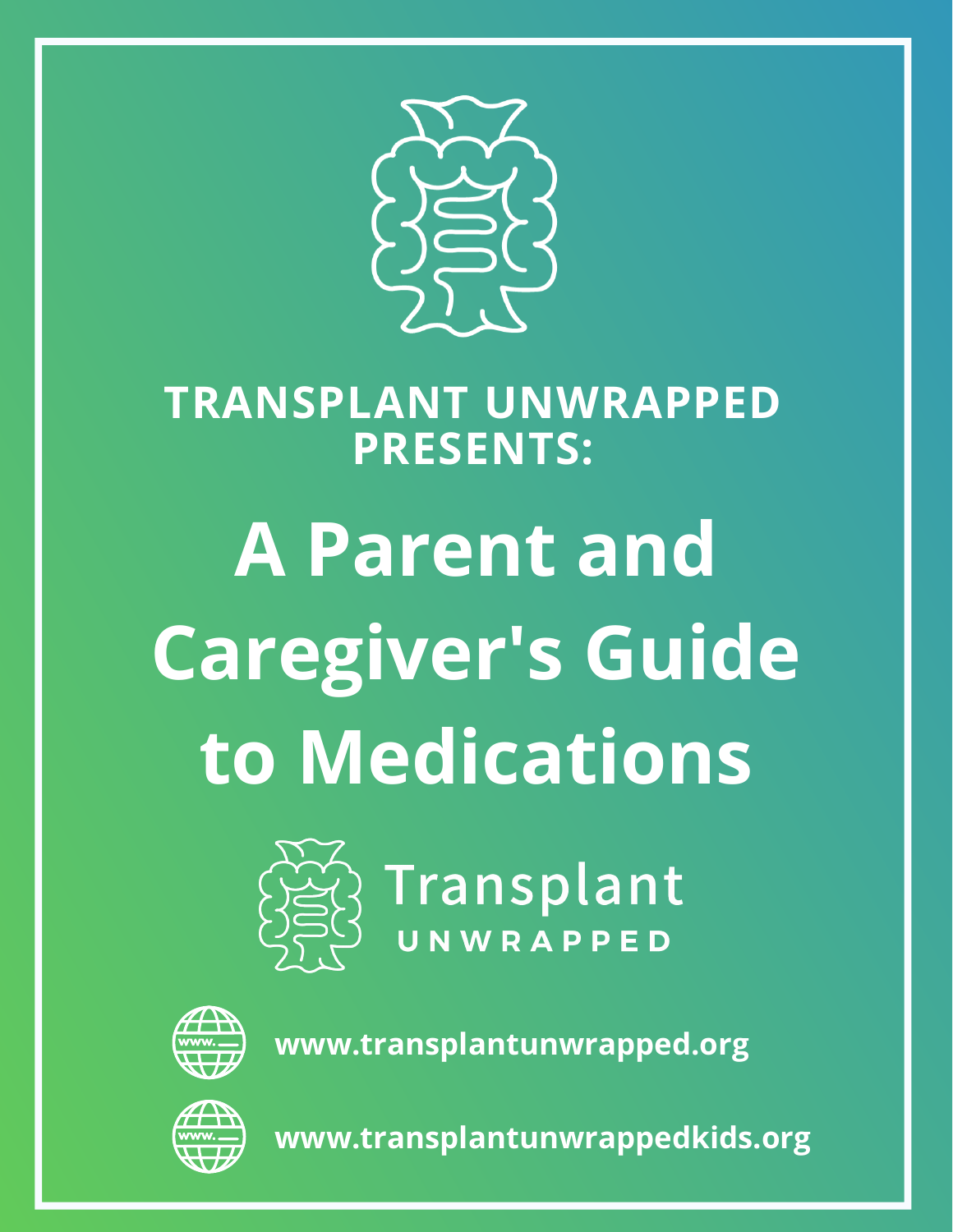### **Medication Basics**

Children with intestinal failure as well as other gastrointestinal conditions, often require many medications. As a parent or caregiver of a child, it is important to speak with your child at an age-appropriate level about the following:

- Why he or she is taking the medication.
- How and when he or she needs to take the medication.
- The importance of taking his or her medications.
- Medication safety.

The older your child, the more he or she should know about his or her medications. For age-specific recommendations, refer to this **FDA [article.](https://www.fda.gov/drugs/understanding-over-counter-medicines/they-grow-teaching-your-children-how-use-medicines-safely)**

## **Medication Safety**

- Store medications in a safe location that is out of reach for children.
- Never leave medications or vitamins out on a kitchen counter or at a child's bedside.
- Always relock the safety cap on a medication bottle. Make sure you hear the "click."
- **Never** tell children **medicine is candy.**
- Tell your children that medication and vitamins should only be given by a parent or adult caring for them.
- Educate your child on the correct use of his or her medication and the potential dangers of misuse.

### **Getting Your Child to Take Medication**

#### **General Tips:**

- Remain calm when giving your child their medication. Your child models your behavior and feeds off of your emotions.
- Use positive reinforcement, such as creating a reward program. Consider using a reward chart (such as the one listed on the **Transplant [Unwrapped](https://www.transplantunwrappedkids.org/parents) Kid's site**)
- Give your child a sense of control by offering them choices when taking his or her medicine. For example, ask them if they would like juice or water to wash down their medicine.
- If your child needs structure, use a timer during medicine time.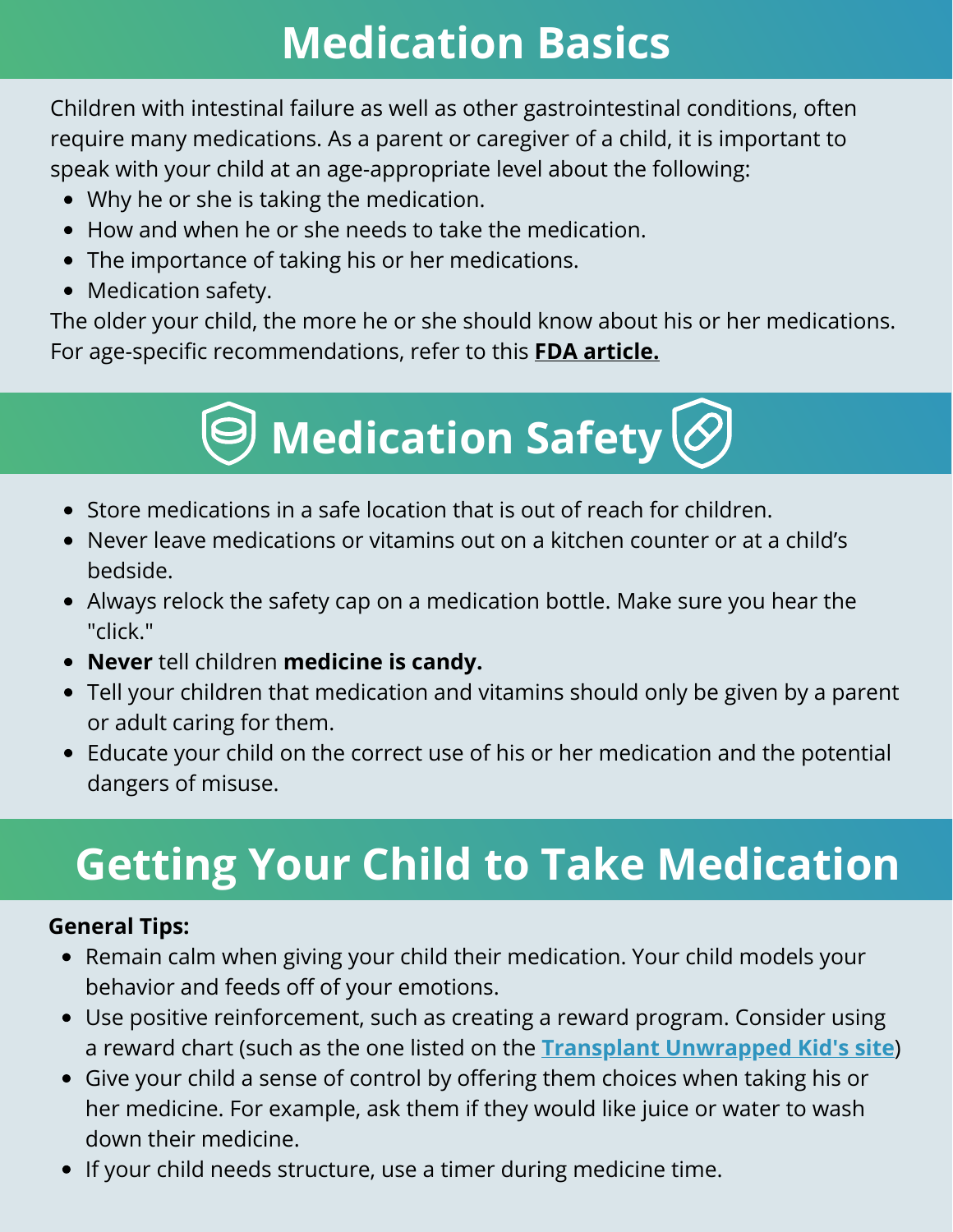### **Getting Your Child to Take Medication**

#### **General Tips Continued:**

- Use distraction: Allow your child to play with a toy or watch a TV show. Some kids who are learning to take pills or other medicines may need to avoid distractions.
- Assess your child's needs and make an individualized plan.

If possible, allow your child to **select the form** of their medication. Common forms:

- Liquid
- $\bullet$  Pill
- Shots
- Sublingual (under the tongue)

#### **Tips for Liquid Medications**

- If your child does not like the taste of his or her liquid medicine, ask the pharmacist if a flavor can be added.
- If flavor can be added, allow your child to choose the flavor. This gives them a feeling of control and encourages them to want to take their medicine.
- Suggest your child hold his or her nose when taking the medicine to block the smell and taste.
- Chill the medicine. Some kids find chilled medicine more palatable.
- To help numb the taste buds, have your child suck on a Popsicle® or ice cube before taking medicine.

#### **Tips for Taking Pills**

- If your child cannot swallow a pill, ask if the pill can be crushed. Note that not all pills can be crushed. Mixing suggestions: applesauce, ice cream, juice, mashed potatoes, pudding.
- Children usually can start learning to take pills around 5-6 years old.
- When teaching to take pills, do so in a calm, quiet environment.
- It may be helpful to first model pill taking with a stuffed animal or doll. Your child should also watch you take a pill or vitamin.
- When ready, have your child start trying to mimic pill taking with small pieces of candy, such as mini M & Ms, Tic Tacs, or Nerds. Slowly increase the size until your child reaches nearly the size of the pill he or she will need to take.
- If the pill is extra-large, ask the pharmacist if you can split the pill in half.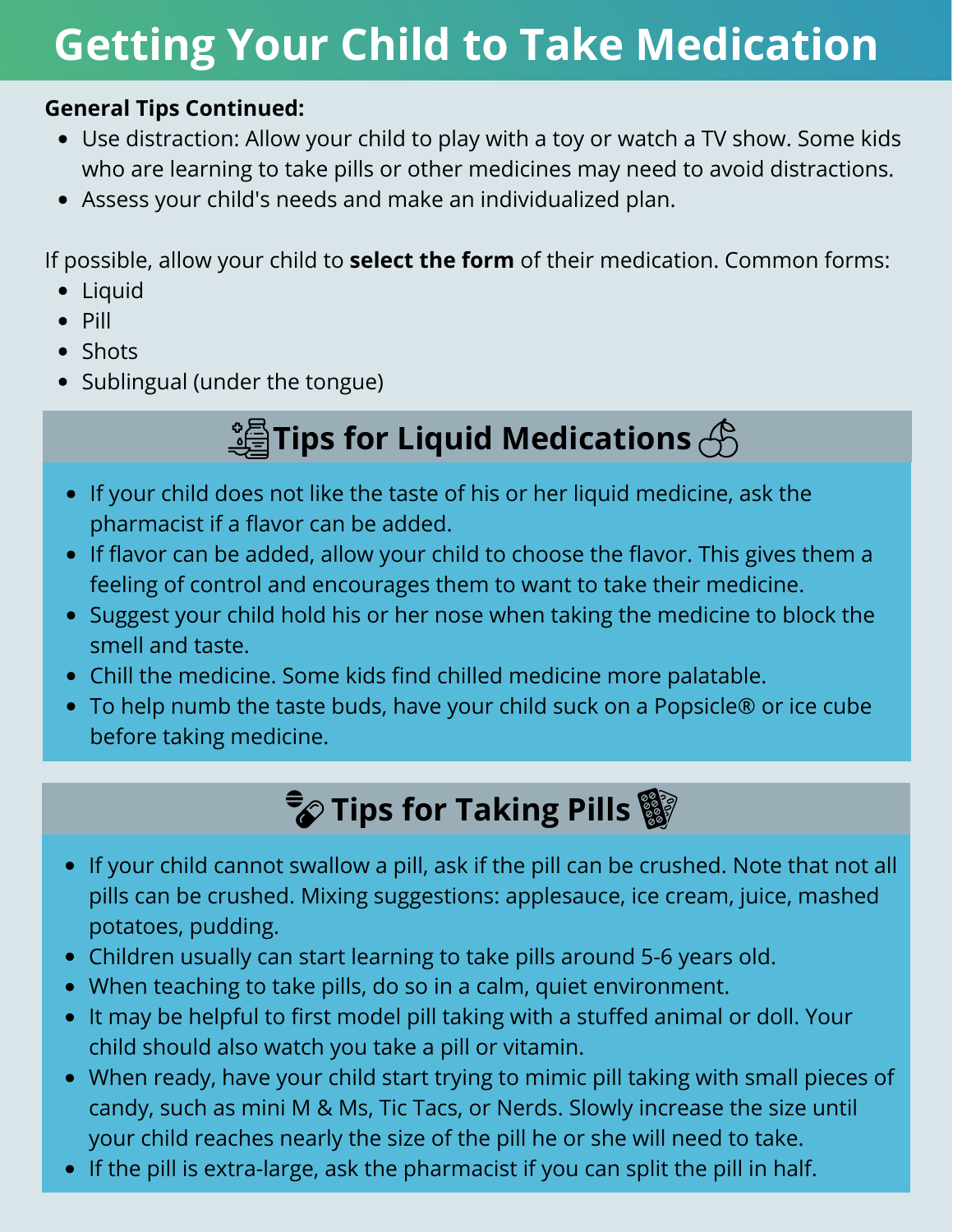#### **Common Medications: Short Bowel Syndrome (SBS) and Intestinal Rehabilitation**

1. **Anti-Diarrheal Medication:** This slows down the movement of contents through the intestine. This increases the time contents spend in contact with the intestinal wall, thus, increasing absorption. Ex: Imodium®, Lomotil®, Tincture of Opium, Codeine

2. **Anti-Acid Medications:** Decreases the amount of stomach acid the stomach produces. This helps reduce gastric hypersecretion commonly seen in kids with short bowel. Examples: famotidine (Pepcid®), ranitidine (Zantac®), omeprazole (Prilosec,® Losec®)

3. **Bile Acid Binders:** These function to bind excess bile salts, which can worsen short bowel syndrome malabsorption. They can help with bile salt diarrhea but must be taken carefully because they can also affect your child's ability to absorb fat-soluble vitamins and nutrients. An example is cholestyramine.

4. **Antimicrobials:** It is common for children with short bowel syndrome to get small intestinal bacterial overgrowth (SIBO). This is treated with an antimicrobial agent or regimen. Your child's team will recommend the best antimicrobial treatment. Probiotics may also be suggested to help with SIBO.

5. **Growth Hormone:** Growth hormone, known as somatropin, is made by the pituitary gland in the brain. When released into the body, it promotes the growth and maintenance of organs and tissues. It has been made into a synthetic form. When injected into an individual's with short bowel, it has been shown to enhance intestinal adaptation and increase absorption of fluids and nutrients.

6. **Glucagon-Like Peptide-2 (GLP-2) Analog:** GLP-2 is a substance usually produced naturally by the human body. Gattex® is an injectable analog that is FDA approved for children >1 year of age with short bowel syndrome and dependent on PN. **Function:** Improves absorption of fluids and electrolytes by increasing the absorptive surface of the small intestine.

**Helpful Tip:** Is your child struggling with his or her Gattex® shots? Try using our **shot hero [rewards](https://f4096be7-7aea-42cd-98f6-5b2b52a49a30.usrfiles.com/ugd/f4096b_5099287e26e64736a1155bf88efddc27.pdf) chart** on our For Parents Page to motivate and encourage them to keep on going!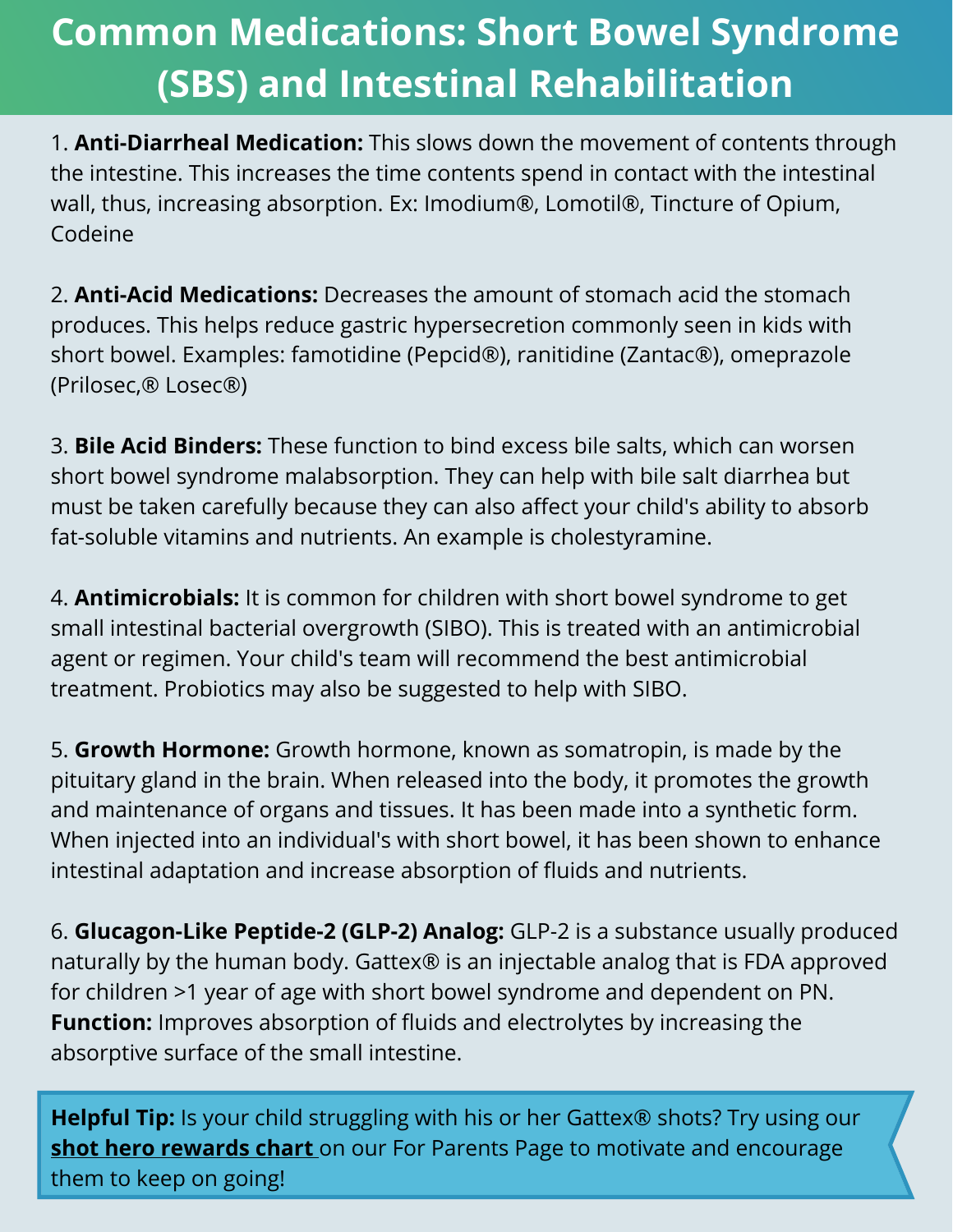#### **Common Medications: Post-Intestinal and Multivisceral Transplantation**

#### 1. **Anti-Rejection Medication or Immunosuppression:**

- When your child receives an organ transplant, their body senses the new organ as foreign, and the body's immune system attacks it.
- Immunosuppressive medication helps reduce the risk of your child's body rejecting the new organ by lowering their immune response.
- Since your child has a lowered immune response, this also means that your child is more susceptible to all types of infections.
- **Common immunosuppressants include:** Tacrolimus (Prograf), Prednisone (steroid), Cyclosporine (Neoral, Sandimmune), Mycophenolate Mofetil (CellCept), Sirolimus (Rapamune), Thymoglobulin
- **Tip:** Explain the importance of these medications to your child at a level they can understand. Skipping doses of anti-rejection medications can lead to organ rejection and possible graft failure. Do not scare your child into taking the medication; rather, educate them on what the medication is for and the gift of organs they have received.
- 2. **Prophylactic Medications:** Medications given to prevent infection. Examples:
	- Acyclovir (antiviral)
	- Nystatin (antifungal)
	- Clotrimazole (antifungal)
	- Sulfamethoxazole/ Trimethoprim (Bactrim) (antibiotic)
	- Pentamidine (alternative to Bactrim)
	- Valganciclovir (antiviral)

3. **Anti-Acid Medications:** These help to decrease the amount of acid the stomach produces. Examples: pantoprazole (Protonix®), famotidine (Pepcid®), ranitidine (Zantac®), omeprazole (Prilosec,® Losec®)

4. **Metoclopramide (Reglan®):** Reglan (metoclopramide) increases muscle contractions in the upper digestive tract, which helps to increase the rate at which the stomach empties into the intestine. Your child's transplant team may prescribe this if they are having trouble with slow motility or nausea after their transplant.

5. **Anti-Diarrheal Medication:** This slows down the movement of contents through the intestine. It helps to decrease diarrhea and high ostomy output. Ex: Imodium®, Lomotil®, Tincture of Opium, Codeine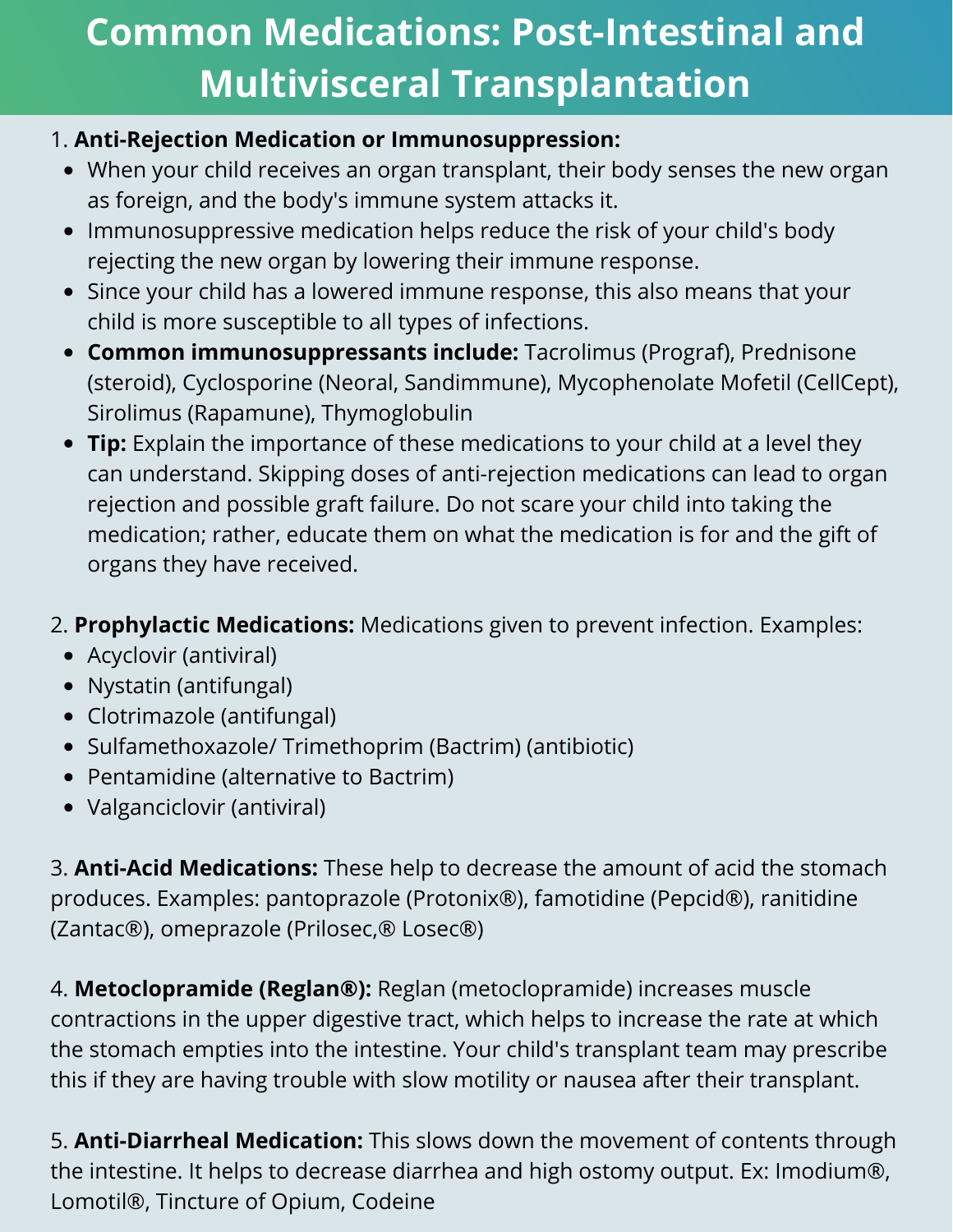#### **Tips on Post-Transplant Medications**

- Immunosuppressants are usually taken at the same time every day, usually 12 hours apart (8 hours apart for small children). Please refer to your child's transplant team or pharmacist for dosing instructions.
- Many immunosuppressants and post-transplant medications interact with  $\bullet$ grapefruit. Avoid giving your child grapefruit or grapefruit-containing products.
- Ask your care team for their recommendation if your child misses a dose of their  $\bullet$ immunosuppression medications.

### **Keeping Track of Your Child's Medications**

#### Always **have a list of your child's medications** with you. Include:

- Name of the medication.
- Dose of the medication.
- The reason why your child is taking the medication.

Consider putting the list in a note on your phone and have a written hardcopy, so it is never lost.



**Set alarms** on your phone **for medication times.** Keep a regular schedule for medications. This will help you and your child stay on top of taking medications and create structure for your child.

.<br>r. If your **child experiences any side effects** from a medication, **contact your child's care team** immediately. Write down the date, time, medication, and side effects for your records.

### **Sample Medication Tracking Chart**

| <b>Medication</b> | <b>Purpose or</b><br><b>Reason to</b><br><b>Take</b> | <b>Dose</b> | Time(s) of<br><b>Day</b> | <b>Form</b><br>(liquid, pill,<br>shot) | <b>Special</b><br><b>Instructions</b> |
|-------------------|------------------------------------------------------|-------------|--------------------------|----------------------------------------|---------------------------------------|
|                   |                                                      |             |                          |                                        |                                       |
|                   |                                                      |             |                          |                                        |                                       |